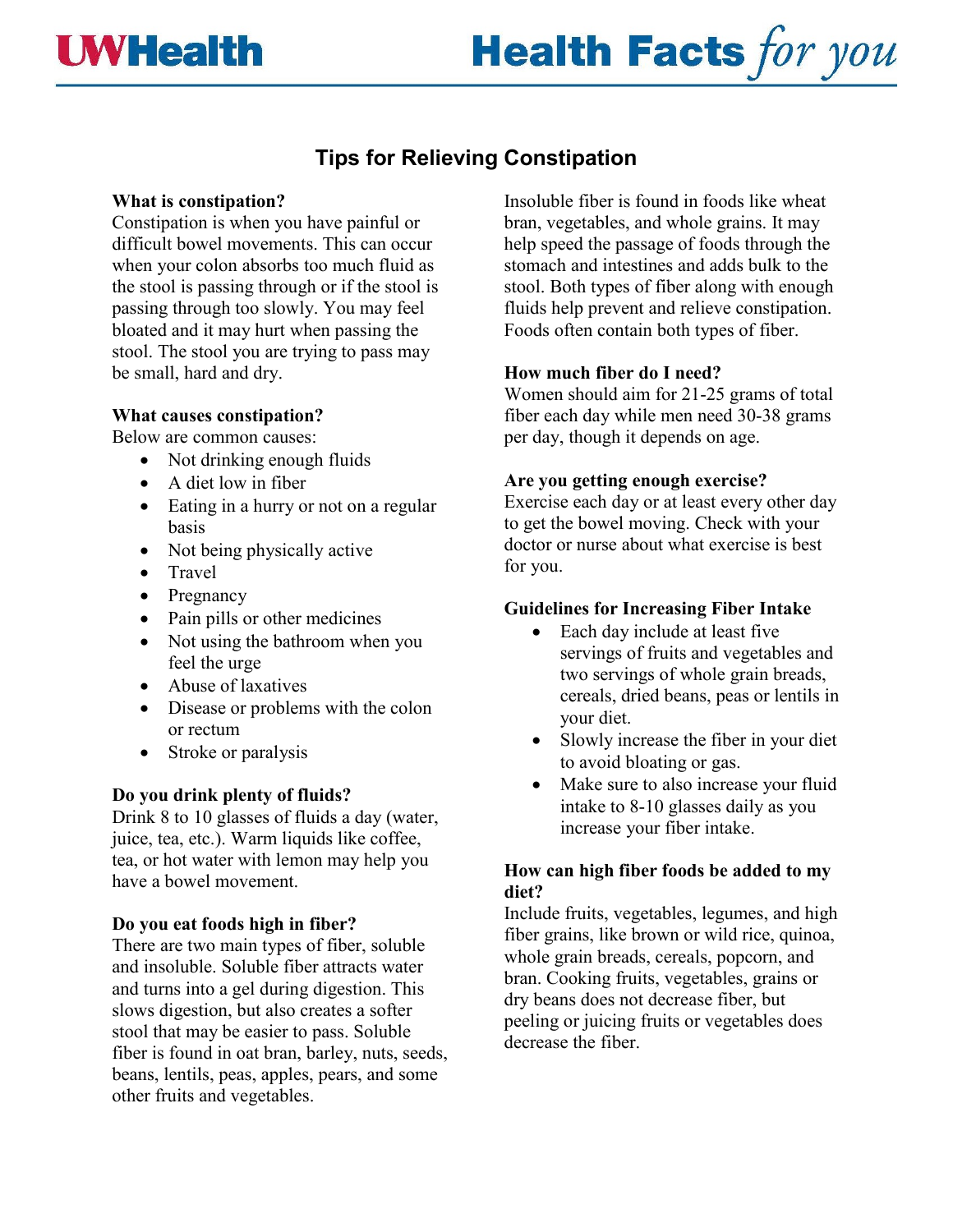Add a small amount of 100% bran cereal, ground flax seed or wheat germ (1 to 3 tablespoons a day) into cooked cereal, casseroles, cookie dough, pancake batter, and other baked goods.

Add raw vegetables or fruits into salads or eat as a snack.

Use wheat germ or bran as a topping on ice cream, yogurt, pudding or applesauce.

Add nuts and dried fruits to baked goods or cereals.

You may use prunes and prune juice for their laxative effect.

Read nutrition labels to find out how much fiber per serving is in the foods you eat. Choose cereal and bread products with at least 5 grams of fiber per serving or more, when you can.

#### **Do you eat in a hurry and not at regular times?**

If you do, don't! Space your meals throughout the day. Allow yourself enough time to eat. You'll be more likely to include the amount of fiber and liquids that you need.

#### **Do you always allow enough time to have a bowel movement?**

It is important to make sure you have enough time for a bowel movement. Your bowels will be more active after eating a meal. You may find that this is a time when you might feel the need to use the bathroom. This is very common after the first meal of the day. Don't ignore the urge to have a bowel movement. If you ignore the urge, it may not return for quite some time.

#### **When should I call the doctor?**

- If constipation does not go away
- If you have very thin, pencil-like stools
- If you have abdominal pain and swelling
- If you have weight loss; lack of energy or appetite
- If you have rectal bleeding
- Before using any laxative or enemas

#### **Foods High in Fiber:**

#### **Breads**

- Whole grain breads, buns, rolls or crackers (dark rye, pumpernickel, oatmeal, whole wheat)
- Nut breads
- Bran muffins
- Breads or cereals with seeds
- Whole wheat flour pancakes and cookies

#### **Cereals**

- Bran cereals (100% bran, 40% bran flakes)
- Oat bran (hot or cold)
- Granola
- Maltex $^{\circledR}$
- Oatmeal
- Shredded wheat
- Cereals with nuts, raisins, seeds
- Wheatena $^{\circledR}$
- Ralston®
- Ezekiel®